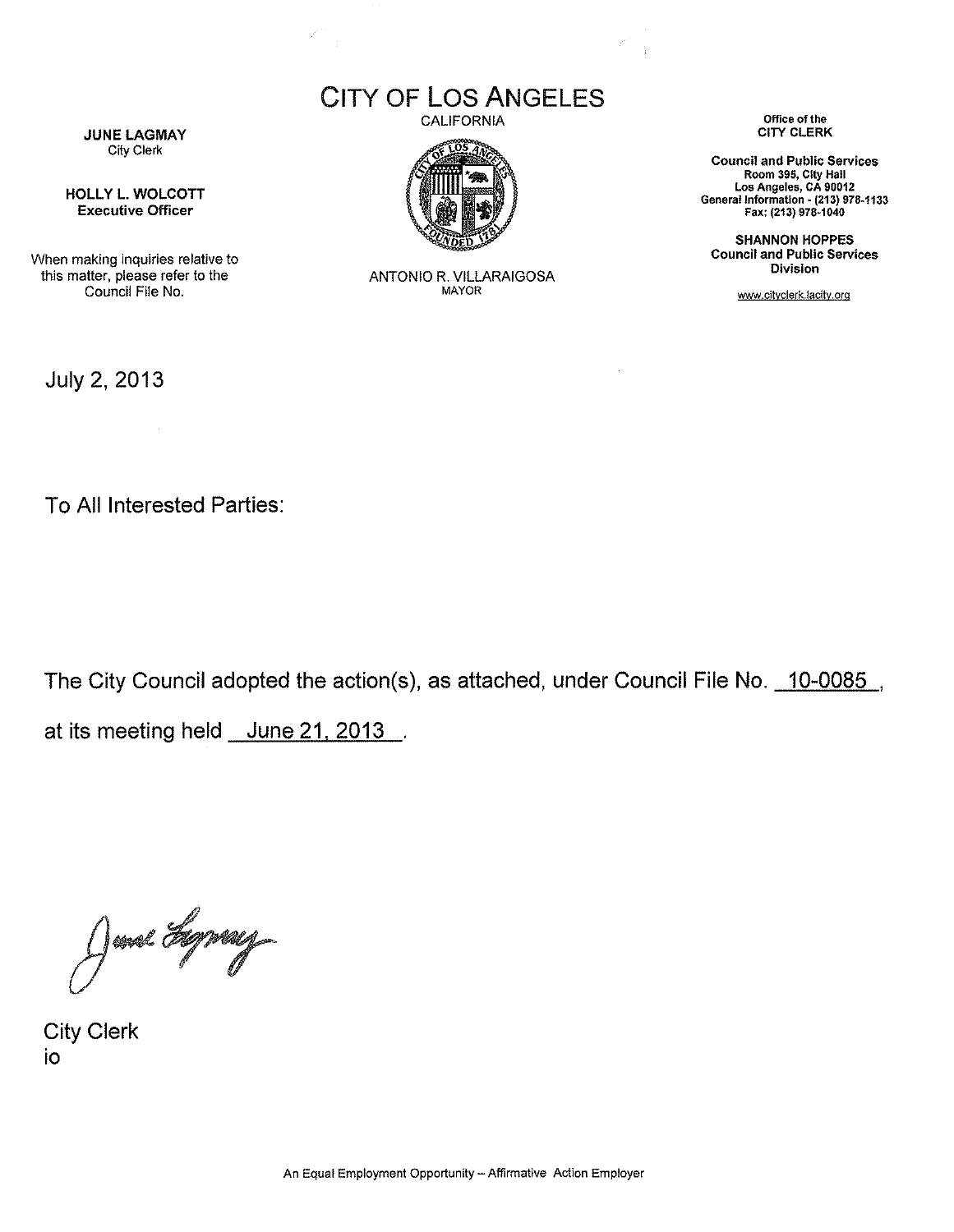| Mayor's Time Stamp                                                                                              |                                                                                                                                                            | TIME LIMIT FILES<br><b>ORDINANCES</b>  |                                                                                     | City@etk's Time Stamp                         |
|-----------------------------------------------------------------------------------------------------------------|------------------------------------------------------------------------------------------------------------------------------------------------------------|----------------------------------------|-------------------------------------------------------------------------------------|-----------------------------------------------|
| 2013 JUN 25 PM 1:50<br>CITY OF LOS ANDERS                                                                       |                                                                                                                                                            | <b>FORTHWITH</b>                       | <b>COTY CLERK'S OFFICE</b><br><b>2013 JUN 25 PM 1:38</b><br><b>CITY CLERK</b><br>BY | <b>DEPLITY</b>                                |
| COUNCIL FILE NUMBER 10-0085<br>COUNCIL APPROVAL DATE JUN 2 1 2013<br>ORDINANCE TYPE: Ord of Intent _____ Zoning |                                                                                                                                                            | LAST DAY FOR MAYOR TO ACT<br>Personnel | <b>COUNCIL DISTRICT_</b><br>$\mathbf{X}$<br>General                                 | $10L$ 0 5 2013                                |
| Improvement                                                                                                     | LAMC LAAC CU or Var Appeals - CPC No.                                                                                                                      |                                        |                                                                                     |                                               |
| <b>SUBJECT MATTER:</b>                                                                                          | ESTABLISHMENT OF AN ADMINISTRATIVE CITATION ENFORCEMENT PILOT PROGRAM<br>AND THE CREATION OF A SPECIAL FUND ENTITLED THE CODE COMPLIANCE FUND              | <b>APPROVED</b>                        | <b>DISAPPROVED</b>                                                                  |                                               |
| <b>OTHER</b>                                                                                                    | PLANNING COMMISSION<br>DIRECTOR OF PLANNING<br>CITY ATTORNEY<br>CITY ADMINISTRATIVE OFFICER                                                                | X.                                     | 男<br>DEPD                                                                           | <b>ESMI</b><br><b>VED</b><br>SOFFICE<br>Mils2 |
|                                                                                                                 |                                                                                                                                                            |                                        |                                                                                     |                                               |
|                                                                                                                 | DATE OF MAYOR APPROVAL, DEEMED APPROVED OR *VETO<br>(*VETOED ORDINANCES MUST BE ACCOMPANIED WITH OBJECTIONS IN WRITING PURSUANT TO CHARTER SEC. 250(b) (c) |                                        | JUN 2 7 2013                                                                        |                                               |
|                                                                                                                 | (CITY CLERK USE ONLY PLEASE DO NOT WRITE BELOW THIS LINE)                                                                                                  |                                        |                                                                                     |                                               |
|                                                                                                                 | <b>JUN 27 2013</b>                                                                                                                                         | ORDINANCE NO.                          | 182610                                                                              |                                               |
| DATE RECEIVED FROM MAYOR<br>$JUL - 2 2013$<br>DATE PUBLISHED<br>ORD OF INTENT: HEARING DATE                     | DATE POSTED                                                                                                                                                | ASSESSMENT CONFIRMATION                | EFFECTIVE DATE                                                                      | $AUS - 22013$                                 |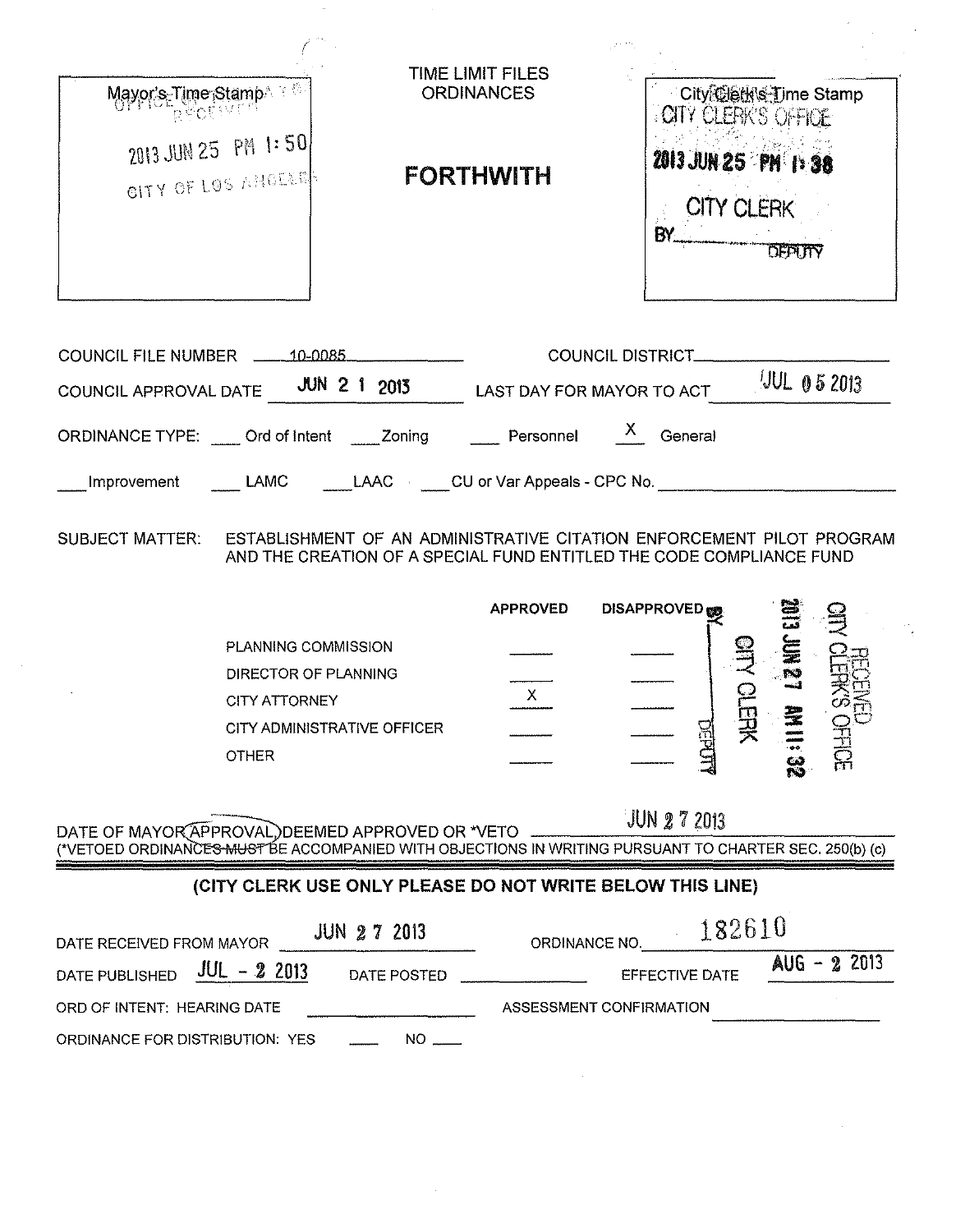

## **Council Action**

The City Council ADOPTED the following recommendation(s), contained in COMMUNICATIONS FROM THE CHIEF LEGISALTIVE ANALYST, CITY ADMINISTRATIVE OFFICER, OFFICE OF FINANCE AND CITY ATTORNEY which were WAIVED, pursuant to Council Rule 17, by the Chair of the Budget and Finance Committee, SUBJECT TO THE APPROVAL OF THE MAYOR:

- 1. PRESENT and ADOPT the accompanying ORDINANCE (Fifth Revised Ordinance) dated June 6, 2013, amending Section 11.00 and adding a new Article 1.2 to Chapter I of the Los Angeles Municipal Code to establish the Administrative Citation Enforcement (ACE) Pilot Program and adding a new Article 11 to Chapter 6 of Division 5 of the Los Angeles Administrative Code to create a special fund titled the Code Compliance Fund.
- 2. NOT PRESENT and ORDER FILED the following Ordinances relative to the establishment of an ACE Program and the creation of a special fund titled the Code Compliance Fund:
	- a. Ordinance dated March 22, 2013 (Fourth Revised Ordinance)
	- b. Ordinance dated July 26, 2012 (Third Revised Ordinance)
	- c. Ordinance dated October 3, 2011 (Second Revised Ordinance)
	- d. Ordinance dated June 27, 2011 (Revised Ordinance)
	- e. Ordinance dated July 30, 2010

## Council File No. 10-0085